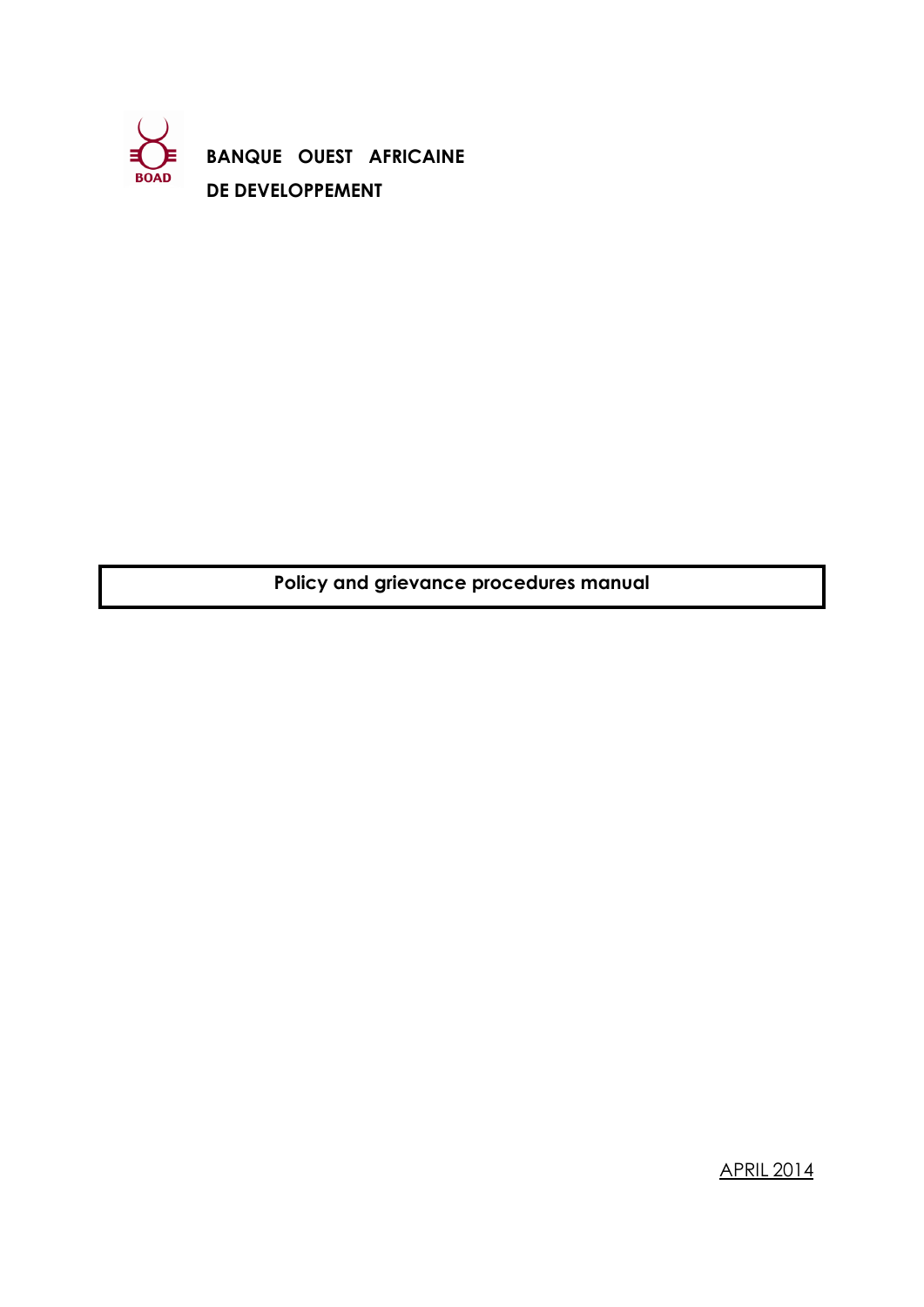# **SUMMARY**

| II. OBJECT.                                                                             |  |
|-----------------------------------------------------------------------------------------|--|
|                                                                                         |  |
|                                                                                         |  |
|                                                                                         |  |
|                                                                                         |  |
|                                                                                         |  |
|                                                                                         |  |
| 3.3. Policy and guidelines at the enterprise level on the settlement of the grievance.5 |  |
|                                                                                         |  |
|                                                                                         |  |
|                                                                                         |  |
|                                                                                         |  |
|                                                                                         |  |
|                                                                                         |  |
|                                                                                         |  |
|                                                                                         |  |
|                                                                                         |  |
|                                                                                         |  |
|                                                                                         |  |
|                                                                                         |  |
|                                                                                         |  |
|                                                                                         |  |
|                                                                                         |  |
|                                                                                         |  |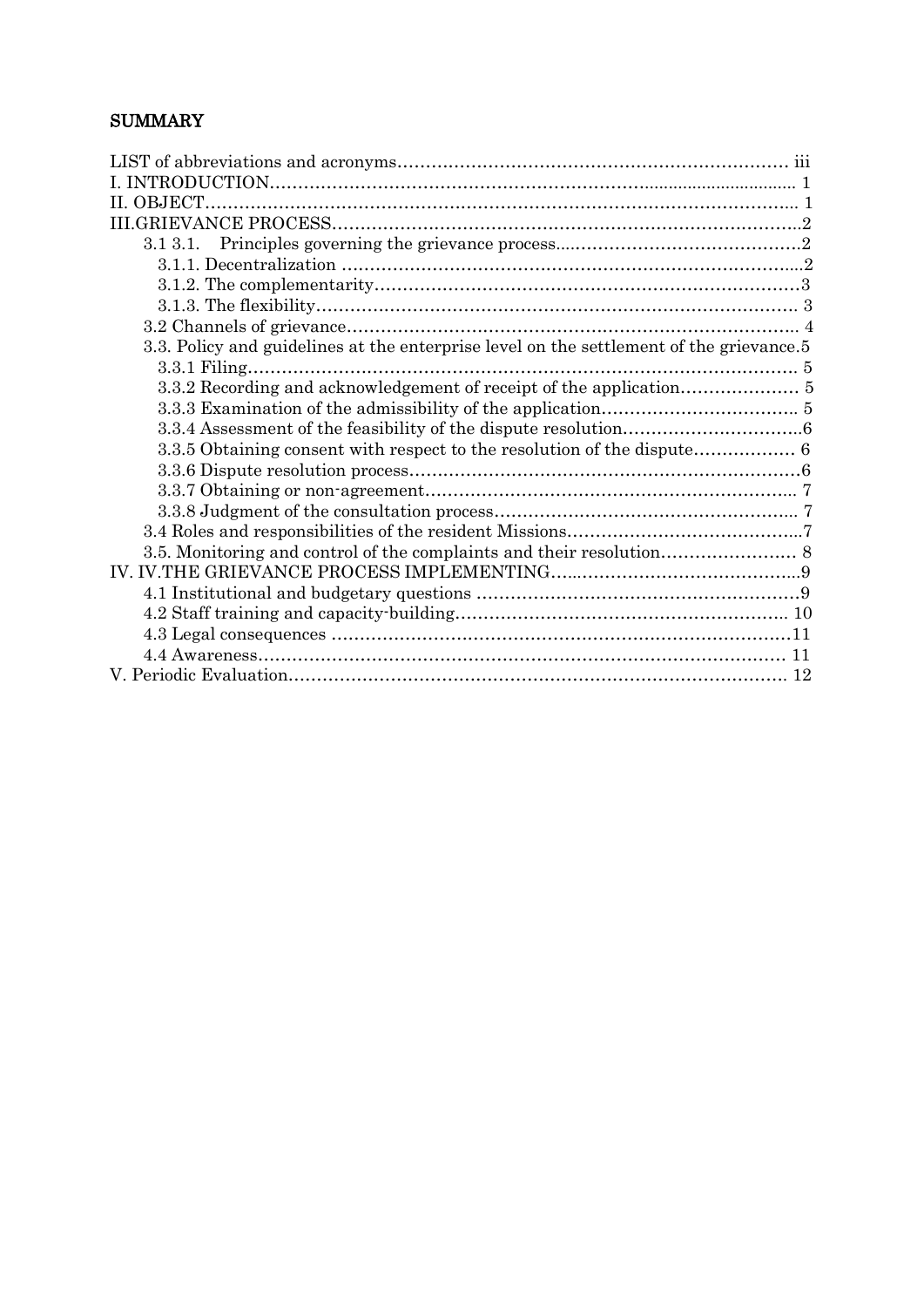# **LIST OF ACRONYMS AND ABBREVIATIONS**

**BOAD:** West African Development Bank **GEF:** Fund for the global environment **MPPRG:** Manual of policy and procedures of the grievance

**MPPVC:** Manual of policy and procedures for verification of compliance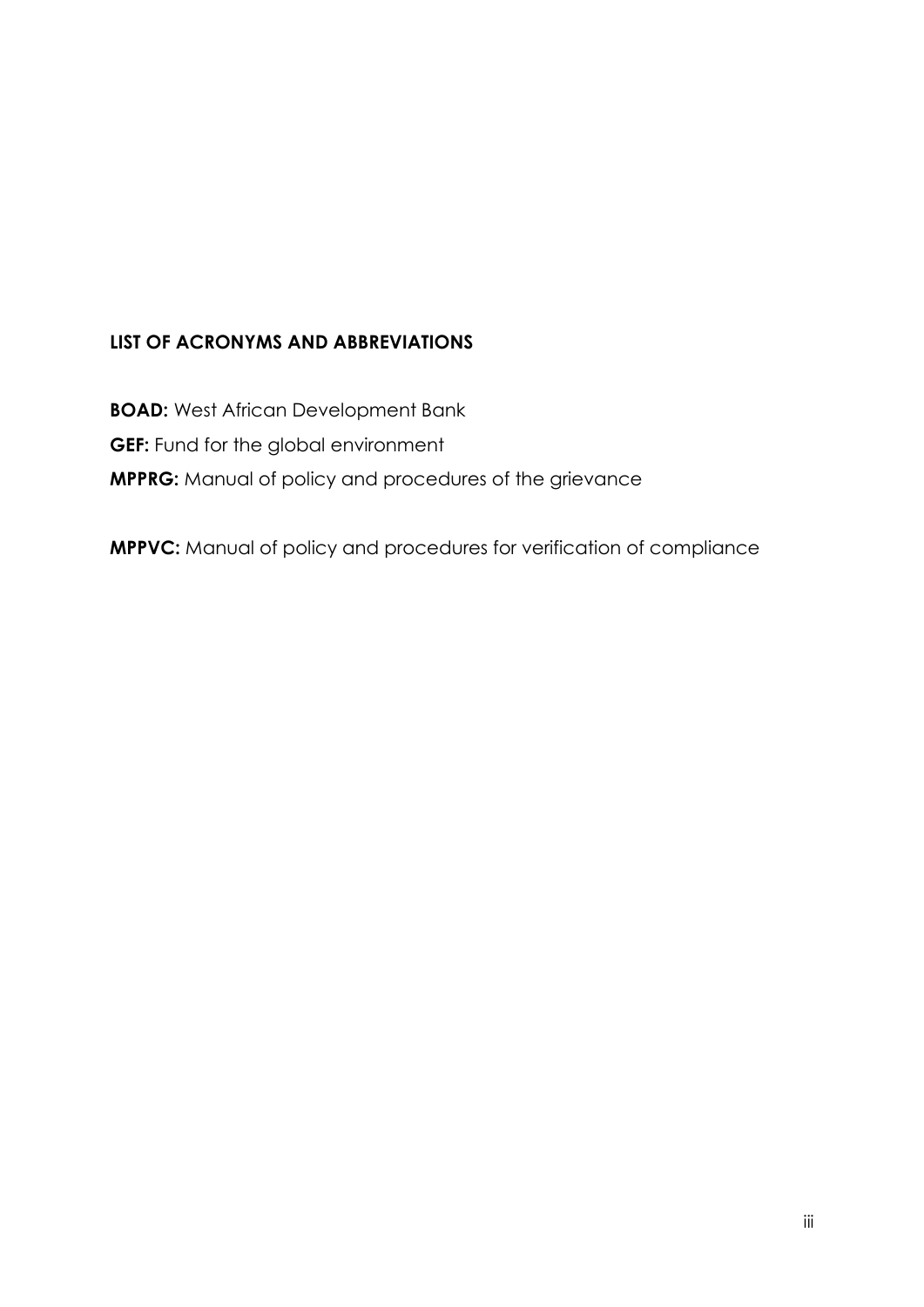## I. INTRODUCTION

The West African Bank of development (BOAD) has implemented its policies, procedures, and environmental and social guidelines that establish minimum standards for the design and implementation of development projects, especially those that pose significant risks to the environment or riparian or vulnerable communities. Those instruments are designed to avoid unreasonable environmental impacts, protect the riparian populations of projects, disadvantaged vulnerable groups and ensure the participation of local stakeholders.

However, the Bank is aware that individuals and communities can, despite all the measures to be taken, be affected by the projects it finances. Also, the Bank has decided to implement a system for receiving queries or complaints, process and solve the problems of those affected by the projects it supports.

## II. OBJECT

This manual of policy and procedures for the settlement of grievances (MPPRG) complete policy manual and procedures of verification of the BOAD (MPPVC) compliance which is an independent mechanism whereby those who have suffered injury, resulting from a project financed by the Bank can ask him to act in accordance with its own rules, policies, procedures and guidelines.

The procedures laid down by the MPPRG will be implemented when those who have suffered injury, resulting from a project financed by the Bank have complaints or grievances against BOAD.

The policy and procedures manual of the grievance (MPPRG) is designed to define the mechanism of solving the problems to restore a dialogue between the applicant and all interested persons, to solve the problems at the origin of a query.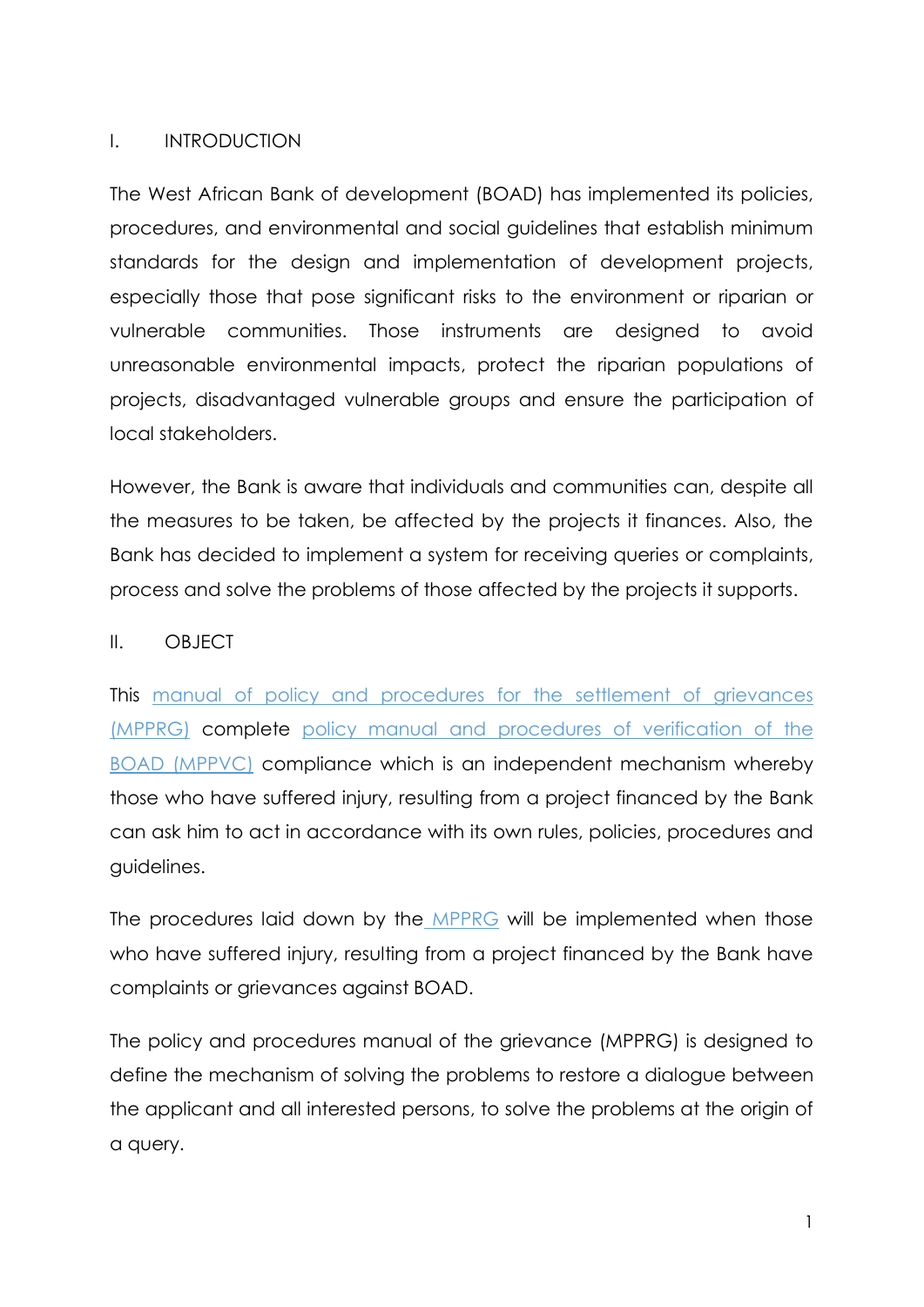#### III. THE GRIEVANCE PROCESS

The BOAD grievance process is intended to establish an effective dialogue between the populations affected by the projects it finances and all interested persons, to solve the problems at the origin of a query, without trying to impute responsibility or the fault of a any of these parties. The objective of the Bank is to operationalize a process fair and efficient, available at the project, country or the client company.

#### 3.1. Principles governing the grievance process

The BOAD grievance process is governed by the principles of decentralization, complementarily, and flexibility.

#### 3.1.1. The decentralization

The BOAD grievance process will build as much as possible on existing processes in the country, programme or project level. To address the grievance process of dispute resolution, unlike the control of the implementation of the guidelines, requires voluntary, continuous and active participation of communities, proponents of projects and, in some cases, the Bank itself.

The grievance process will benefit from enterprise-level support. However, the grievance process will run as close as possible to the project level and affected communities. For this purpose, the costs for the establishment of a process of the grievance at the project level, will be considered as part of the project or the underlying program. Thus, in most cases, objections will be treated at the project level, although national grievance processes may also be available and proposed by host, or in some cases, by the Bank.

## 3.1.2. The complementarity

BOAD grievance process will build on the processes of existing grievance at level program or project that would be available on a complaint in particular.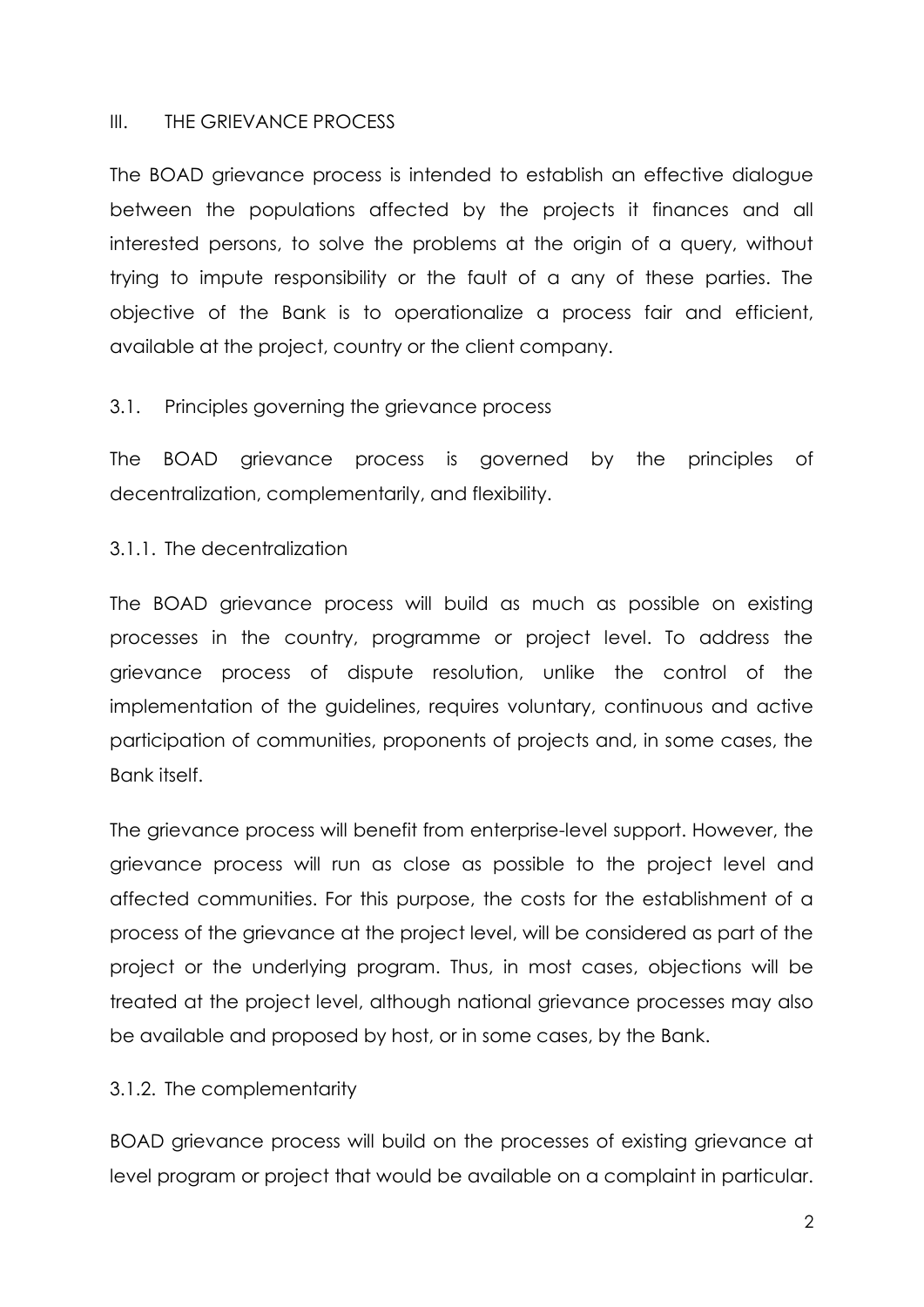Thus, the Bank will seek to bring expertise or additional resources to support the resolution of disputes in the process of the grievance being implemented by the project proponent or the host country. The process will be so commissioned by the Bank especially in cases where there is no existing process of the grievance at level programme or project or if they are proven to be ineffective.

## 3.1.3. The flexibility

In order to facilitate the resolution of disputes or grievances, the process will allow some flexibility in the use of different techniques depending on the requirements of the case or specific contexts. The resolution of the disputes involves voluntary participation of various stakeholders in a consensual process of management of grievances by mediation, conciliation, facilitation, negotiation, or by other similar means. The motivations to participate in these processes can vary considerably, depending on the different contexts. The facilitators of the process must use extremely varied techniques and great flexibility on the timetable and methods.

## 3.2. Channels of the grievance

Affected communities or other stakeholders affected by the programmes and projects supported by BOAD may submit to the Bank of objections via the channels for this purpose, namely mail, e-mail, fax or phone. Given the nature of the process of settlement of grievances and its reliance on the voluntary and active participation of all stakeholders, the identity of the people, which are involved in the grievance process is generally not liable for confidential.

The Bank will support the establishment, at the level of projects or programs it finances, processes of the specific grievance exploited by the project proponent or the Government of the host country. In any case, BOAD could make a contribution depending on its capabilities in these processes of a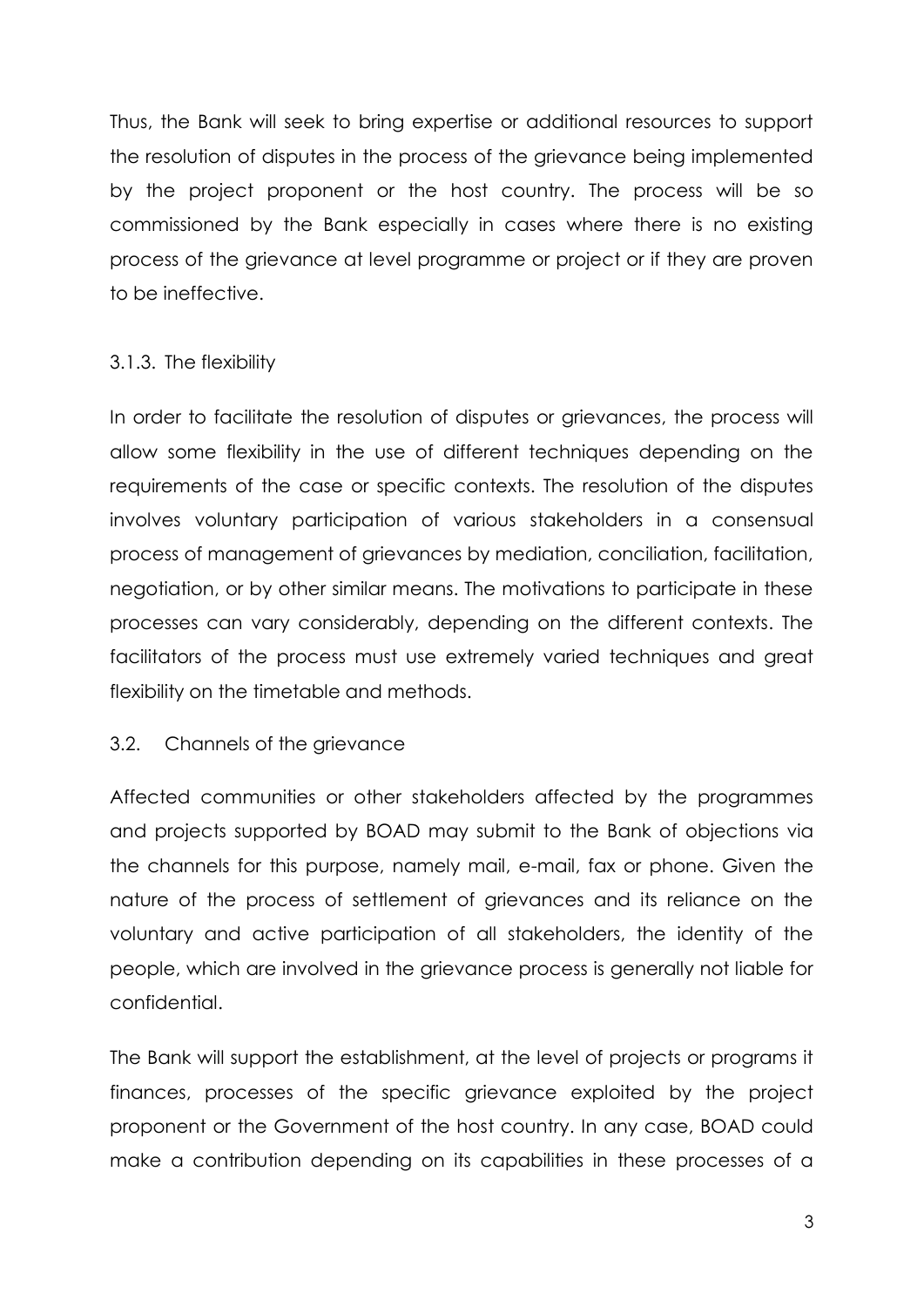project or a program specific grievance. Grievances may be filed through the following windows:

-with regard to countries through missions resident;

-upgraded the company.

In all cases, the grievance will be referred to the BOAD headquarters, where the organizational unit concerned will be responsible to ensure that it is treated in a fair and effective, in accordance with the guidelines established by the Bank. In some cases, grievances may finally be subjected to processes of dispute settlement established at the level of the project or program by the Government of the host country or the proponent of the project.

3.3. Policy and guidelines to the enterprise on the settlement of the grievance level

Even though the place to address community grievances and disputes resolution remains the country level, BOAD supports fast resolution of grievances at the enterprise level, a fair and efficient manner.

To do this, it will be developed of the guidelines at the enterprise level including procedures and illustrative methods for the design and implementation of an effective grievance process. Most of the grievance process will include the following procedural steps (which will be described in more detail in the guidelines at the level company):

3.3.1. Filing of the application

The affected part filed an application to one of the resident missions or headquarters of the BOAD for receipt of the grievance. Upon receipt, the grievance will be transferred to the organizational unit concerned in the headquarters of the Bank.

3.3.2. Recording and acknowledgement of receipt of the request

Within five working days following receipt of the request, the resident mission or headquarters concerned service logs the request and sends an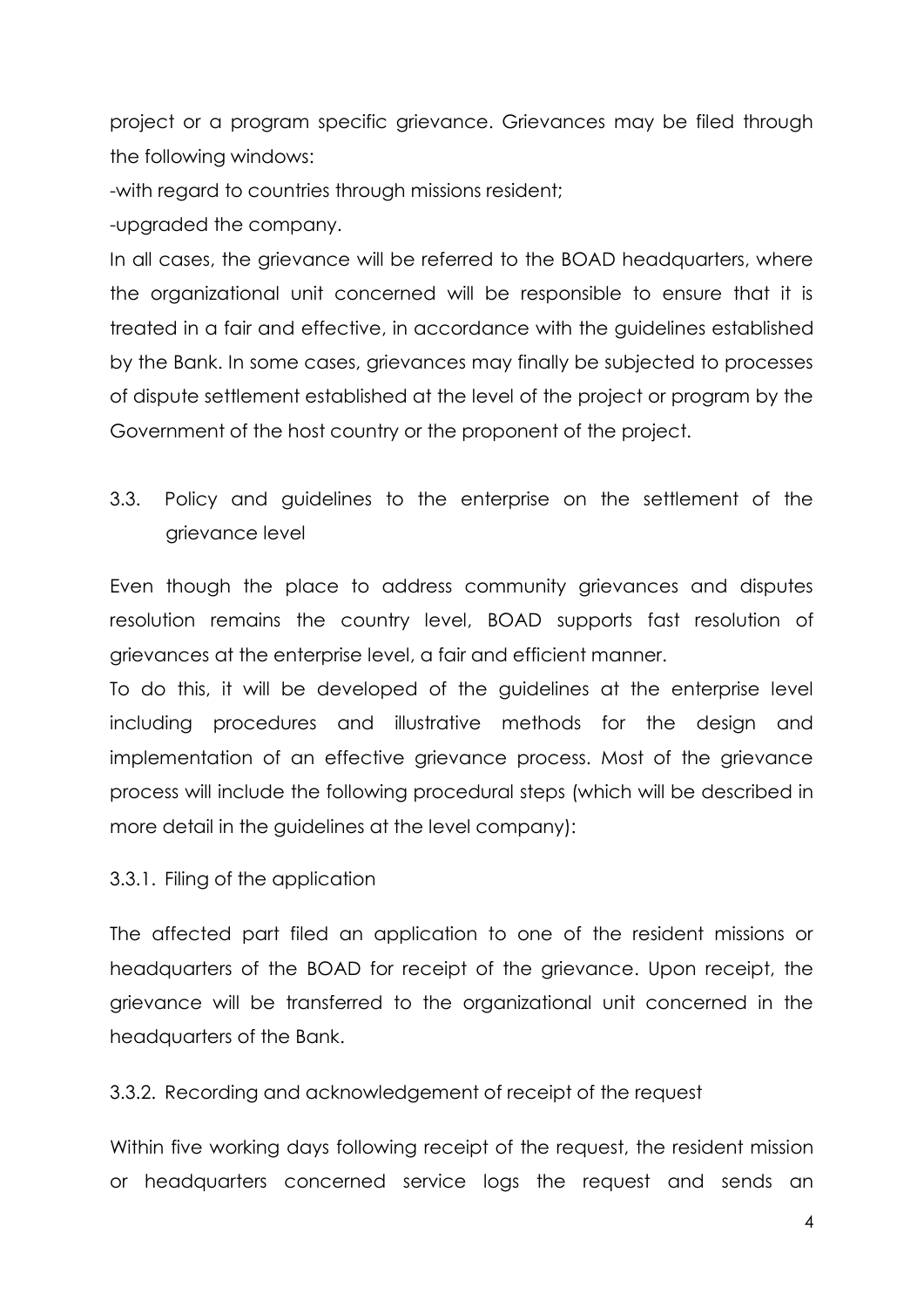acknowledgement of receipt to the applicant and a copy to the project proponent and the headquarters of the Bank.

3.3.3. Examination of the admissibility of the application

Within twenty working days of registration of the application, the organizational unit in charge of the policy and procedure of the grievance at the headquarters of the Bank indicate to the applicant and to the public if the application meets the eligibility criteria.

3.3.4. Assessment of the feasibility of the resolution of the dispute

Within 25 working days after the determination of the admissibility of the application, the organizational unit will transmit to the applicant, the resident mission, and other interested stakeholders and assessment of the feasibility of the grievance resolution activities. The assessment will also include recommended actions, if any, that BOAD will be prepared to undertake or facilitate to encourage the pursuit of the resolution of the dispute under consideration, or she will conclude on the uselessness of the resolution of the dispute and close the case. This evaluation will also determine if the applicant must first submit an application to one of the processes of the grievance by the proponent of the project or the Government of the resident mission.

3.3.5. Obtaining consent with respect to the resolution of the dispute

Any effort to resolve disputes is based on the consent of key stakeholders, including for example the applicants, affected communities, and proponents of the project, the Government of the resident mission or headquarters of the Bank. No dispute resolution process cannot move forward without the voluntary consent of the main stakeholders.

3.3.6. The dispute resolution process

Assuming that key stakeholders have agreed to a course of action to try to resolve their dispute or address the concerns of applicants, the grievance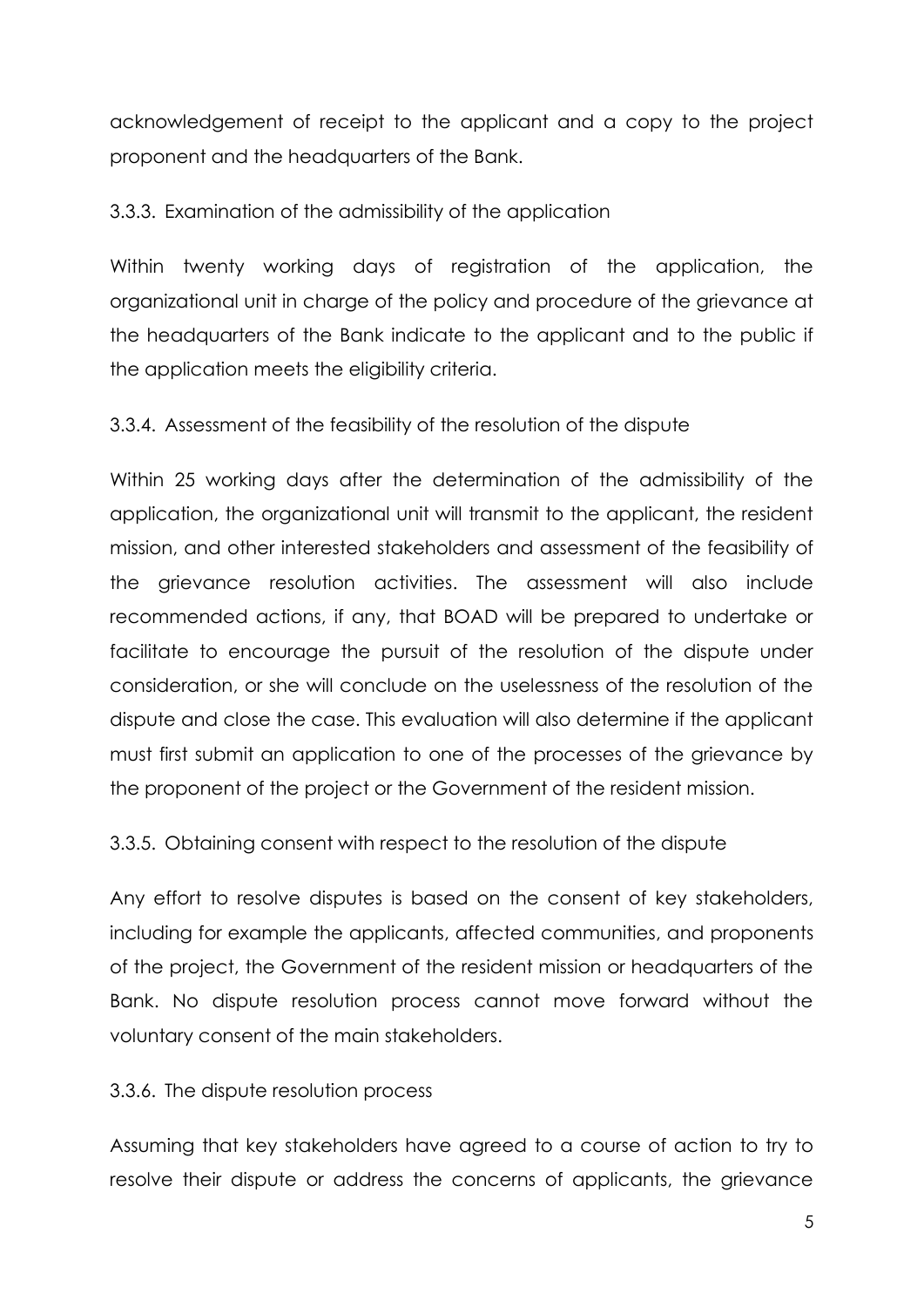process will implement the agreed line. Some flexibility will be necessary for the appropriate approach will be necessarily adapted to the individual request and the consent of the parties. In the absence of consent, the possibilities for dialogue and consultation will be necessarily reduced. If the consultation process to work, all parties will be able to continue the process until an agreement is reached.

## 3.3.7. Obtaining or no an agreement

Once completed the process of resolution of dispute, the organizational unit responsible for compliance and regulation at the Bank will submit its report, including settlement (if applicable) and all recommendations for additional actions BOAD to the President of the Institution and all stakeholders.

# 3.3.8. Stopping of the consultation process

All parties to the consultation may, at any time, put an end to the dispute resolution process if they are more in agreement with the line of conduct. In certain circumstances, the consultation process may end with the lack of resolution. In such circumstances, a detailed report must be submitted to the Chairman of the BOAD, summarizing the request, the measures taken to try to resolve the issues raised by the application, and recommendations for further actions on the part of the BOAD, where appropriate. This final report will also be transmitted to the head of the Mission concerned BOAD resident and the applicant, the project proponent, to the Government of the country of the resident mission and the public.

If for some reason the indicated timetable cannot be met in a particular case, the applicant and the public will be informed of the delay, the reasons for it and the new schedule.

## 3.4. Roles and responsibilities of the resident Missions

The responsibility to ensure that there are processes of regulation effective grievances for projects and programmes supported by the BOAD will remain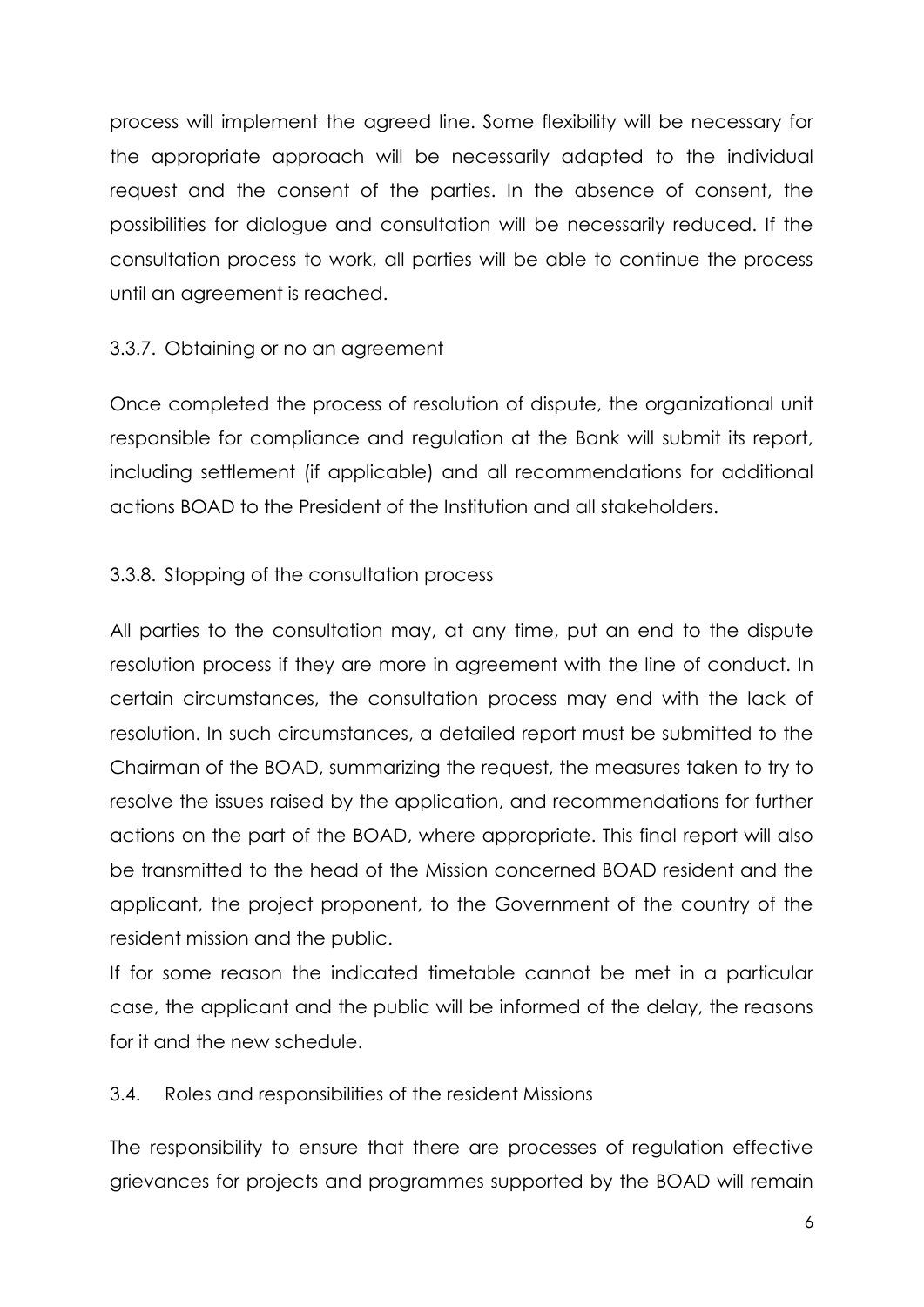vested in resident Missions. The resident heads of Missions will be responsible to monitor, the process of grievance in relation to the organizational unit responsible compliance and regulatory.

The Mission resident once receipt of complaints, will transmit it to the organizational unit responsible for compliance and regulation which will examine their admissibility and assess complaints in the light of the possibilities of dispute resolution. Such a grievance process may be used at the level of the project or program by the Government of the host country or the proponent of the project. In one such case, the primary role of the resident Mission will be to refer the complaints to these processes, provide support and resources, if warranted, for the effective treatment of these grievances by existing mechanisms, and monitoring processes to ensure that they meet basic standards of independence, fairness and efficiency. In some cases, the involvement of the resident Mission in a particular grievance process may require budgetary resources or additional staff, to be determined according to the needs.

## 3.5. Monitoring and control of the complaints and their resolution

The organizational unit responsible compliance and regulation will be responsible to instruct, to follow the complaints and their outcome, and will keep a register of all grievances. The control and monitoring of the handling of grievances will allow BOAD of:

- understand and report on nature and frequency of complaints and the effectiveness of their treatment;
- identify systemic trends concerning environmental and social conflicts with communities:
- And to build a knowledge base to refine and strengthen the Bank's role in the resolution of community disputes.

The information collected is also valuable, and perhaps necessary, in the context of the relationship of the BOAD with other programs or organizations such as the Fund for the global environment (GEF), the Adaptation Fund, the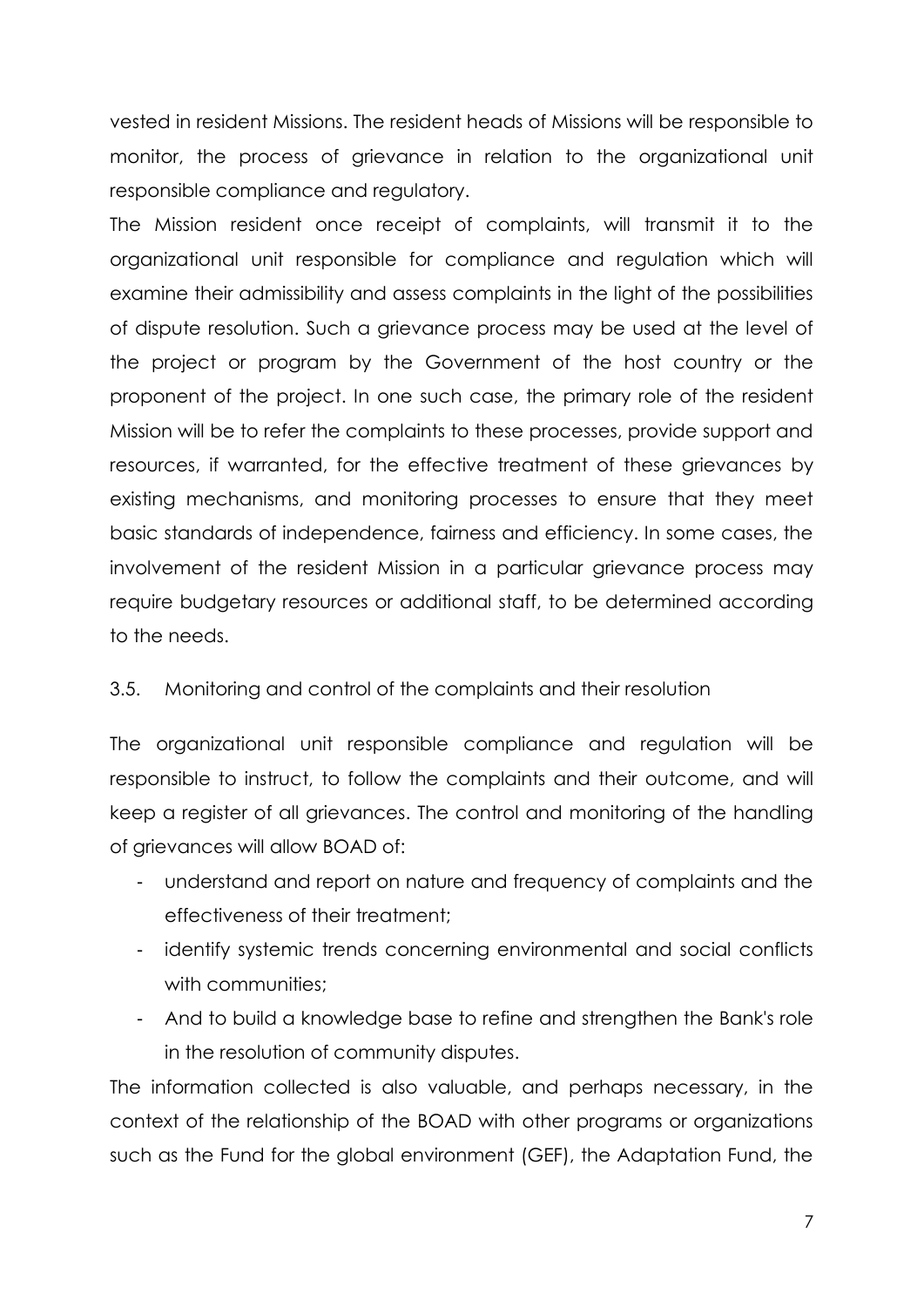Green climate fund, etc.

## IV. IMPLEMENTATION ŒUVRE OF THE GRIEVANCE PROCESS

#### 4.1. Institutional and budgetary matters

For the sake of coherence, operational synergies and capitalization of the achievement, the conduct of the BOAD mechanism will be provided by compliance and Regulation Division. Administrative and technical support for the control of the implementation of the guidelines will come from the organizational units concerned. The head of this Division will submit to the President of the Bank, an annual report on the implementation of the grievance process.

The grievance process requires the use of professionals in dispute resolution. The Bank could depending on the workload and the type of disputes to manage recourse to external consultants.

The cost of the process of monitoring the application of the guidelines and the grievance includes both fixed costs that take into account, primarily, the necessary personnel, and variable costs which depend on the number and complexity of cases submitted to the control of the application of the procedures or the resolution of disputes. The grievance process must be supported by a budget sufficient, transparent and reliable. This funding should be available to support each of the grievance process.

## 4.2. Staff training and capacity-building

The adoption by the BOAD to a policy of compliance and the associated process of monitoring the application of the guidelines and the grievance assumes that there is an increased need of training staff and capacitybuilding. These training and capacity-building needs include the following: -staff, in particular in the resident Missions, must be informed of the substance of policy compliance and the existence and operation of the control of the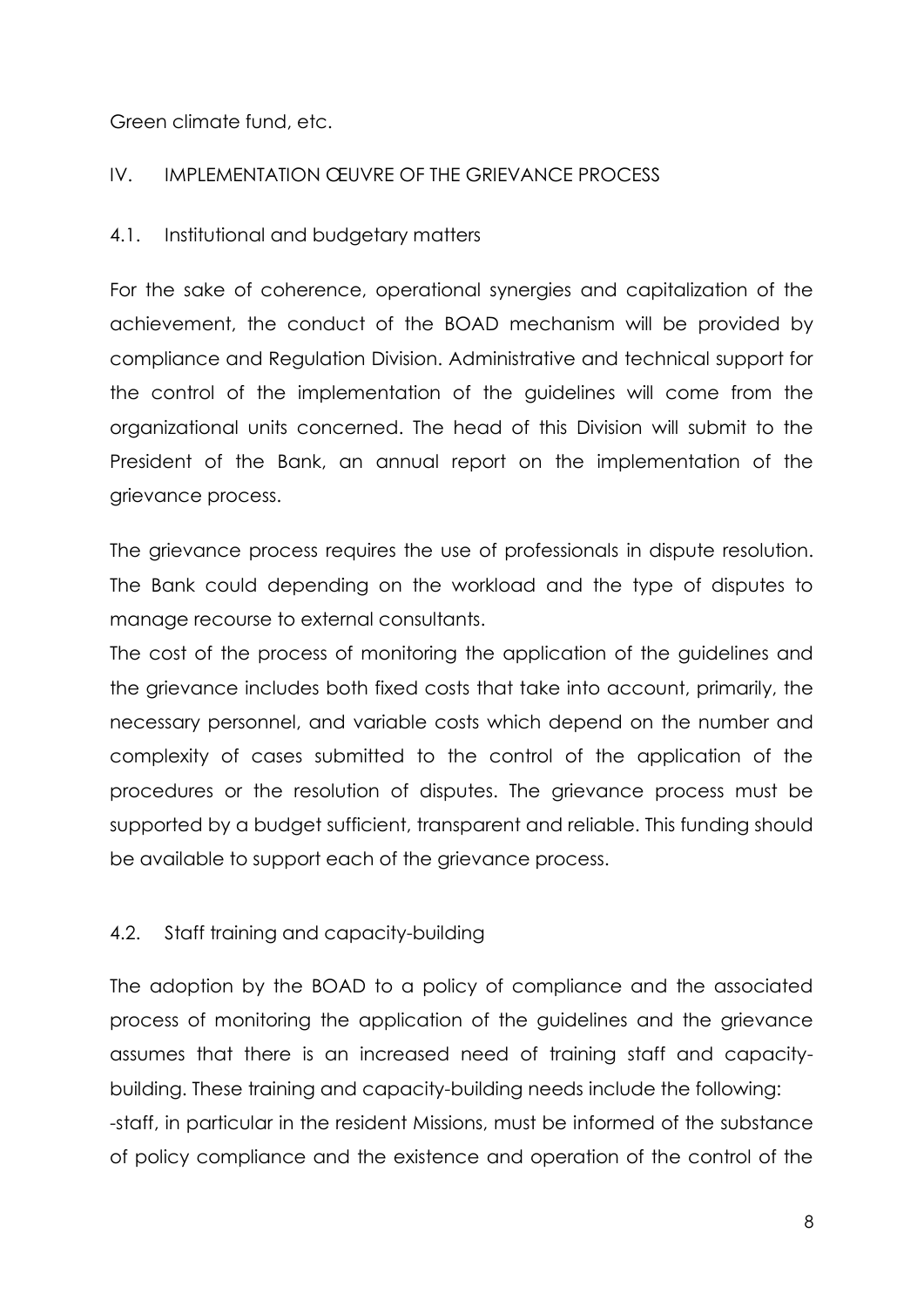application of the directives and grievance processes;

-BOAD invests in the capacity to implement the compliance policy. This is not, strictly speaking, a need of capacity resulting from the process of monitoring the application of directives or regulations of grievances, but rather the establishment of a framework for mastery of the texts;

-staff, in particular in the resident Missions, should be trained in how to conduct the awareness with regard to the process of monitoring the application of the guidelines and the grievance and the way of informing potential applicants on how to submit complaints;

-personnel involved in the target countries must have been trained in dispute resolution in the light of the guidelines provided by the BOAD. Finally, long term each country involved in high-risk projects should have a person trained in the techniques of community dispute resolution.

# 4.3. Legal consequences

The grievance process is not in itself a Court of justice and any observation cannot alter one any legal liability, immunity, or obligation of BOAD. Nothing in the grievance process cannot be interpreted as a waiver, express or implied, to the privileges and immunities of the BOAD. The process is internal, and cannot create an expectation of an appeal or a cause of specific action against the organization.

# 4.4. Awareness

Public awareness is a grievance process for the Bank and its resident Missions. Sufficient resources should be made available to ensure that BOAD can be proactive both at company level and at the country level to form potential appellants to control of the application of the directives and grievance processes. The Bank will disseminate awareness and training documents and lead activities and awareness training in compliance with its directives. The training and awareness of personnel at the level of the countries responsible for the grievance processes will be developed over time, with the support of